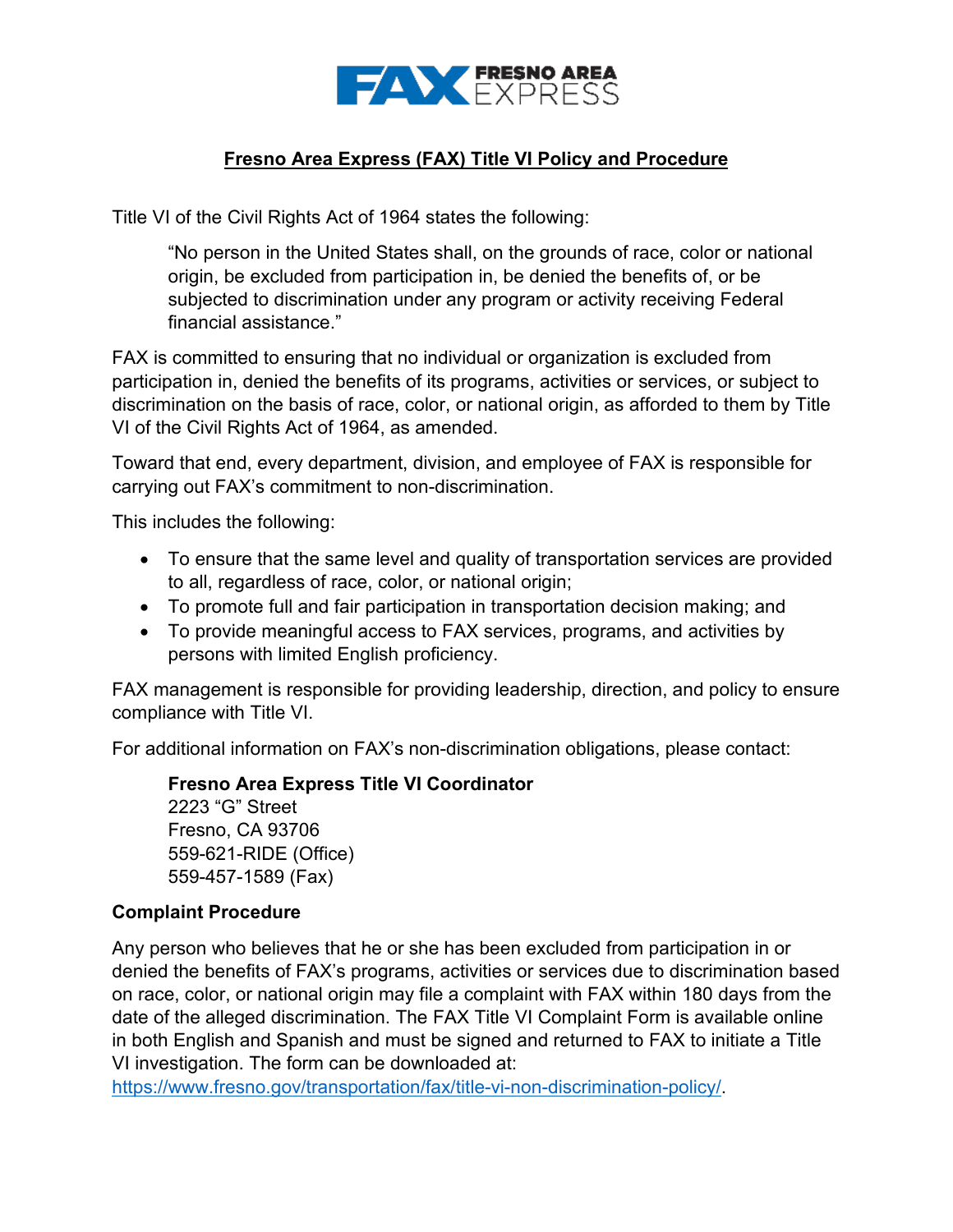There are several ways to file a complaint:

- • **By mail**  Addressed to Fresno Area Express, Title VI Coordinator, 2223 "G" Street, Fresno, CA 93706;
- **By fax**  Addressed to Title VI Coordinator at 559-457-1589;
- • **By phone**  By calling (559) 621-RIDE (7433) or dialing 711 California Relay Service for assistance filling out the Complaint Form; or
- Blackstone Avenue or the FAX Administrative Office at 2223 "G" Street. • In person – By visiting either the Manchester Transit Center (MTC) at 3590 N.

 FAX Title VI Complaint Database and forward it to the appropriate supervisor, as well as Once a complaint is filed, the FAX Title VI Coordinator will record the complaint in the to the Senior Administrative Clerk, who will enter the complaint into the FAX Complaints Database and categorize it as a Title VI Complaint.

 the Title VI complaint review process, regardless of the outcome of the investigation. Upon determining that the claim raises a Title VI issue, a Title VI investigation will be undertaken. The Title VI Coordinator will send a letter to the individual to notify the complainant that FAX will investigate the claim, copying the City Attorney's office for its files and assistance. It is FAX's intent to communicate with the complainant throughout

 and any other individuals who may have information. The Title VI Coordinator and/or supervisor may review relevant documentation. Failure of the complainant to respond to timeframe for completing the review. The Title VI Coordinator will work directly with the appropriate supervisor. The Title VI Coordinator and/or the supervisor may interview any individuals named as witnesses requests for information from the Title VI Coordinator and/or supervisor may result in closure of the complaint. Staff shall complete their investigation no later than 60 calendar days after the date FAX received the signed Title VI Complaint Form. If more time is required, the Title VI Coordinator shall notify the complainant of the estimated

 investigation. If a violation exists, the complainant will be advised that the appropriate If it is found that there is or has been a violation of Title VI, staff will identify immediate remediation for consideration by the Director of Transportation and/or the City Manager. FAX will send a letter via certified mail to the complainant stating the outcome of the level of action has been undertaken. Additionally, staff may recommend improvements to FAX's processes relative to Title VI, as appropriate. Conversely, if the claim is invalid, erroneous, or does not represent a Title VI violation, the Title VI Coordinator will send a letter via certified mail to the complainant with their findings.

If the complainant disagrees with the response, they may request reconsideration by submitting the request in writing to the Director of Transportation within 10 calendar days after receipt of the response. The request for reconsideration shall be sufficiently detailed to contain any items the complainant feels were not fully understood by the Title VI Coordinator and/or other staff reviewing the claim. The Director of